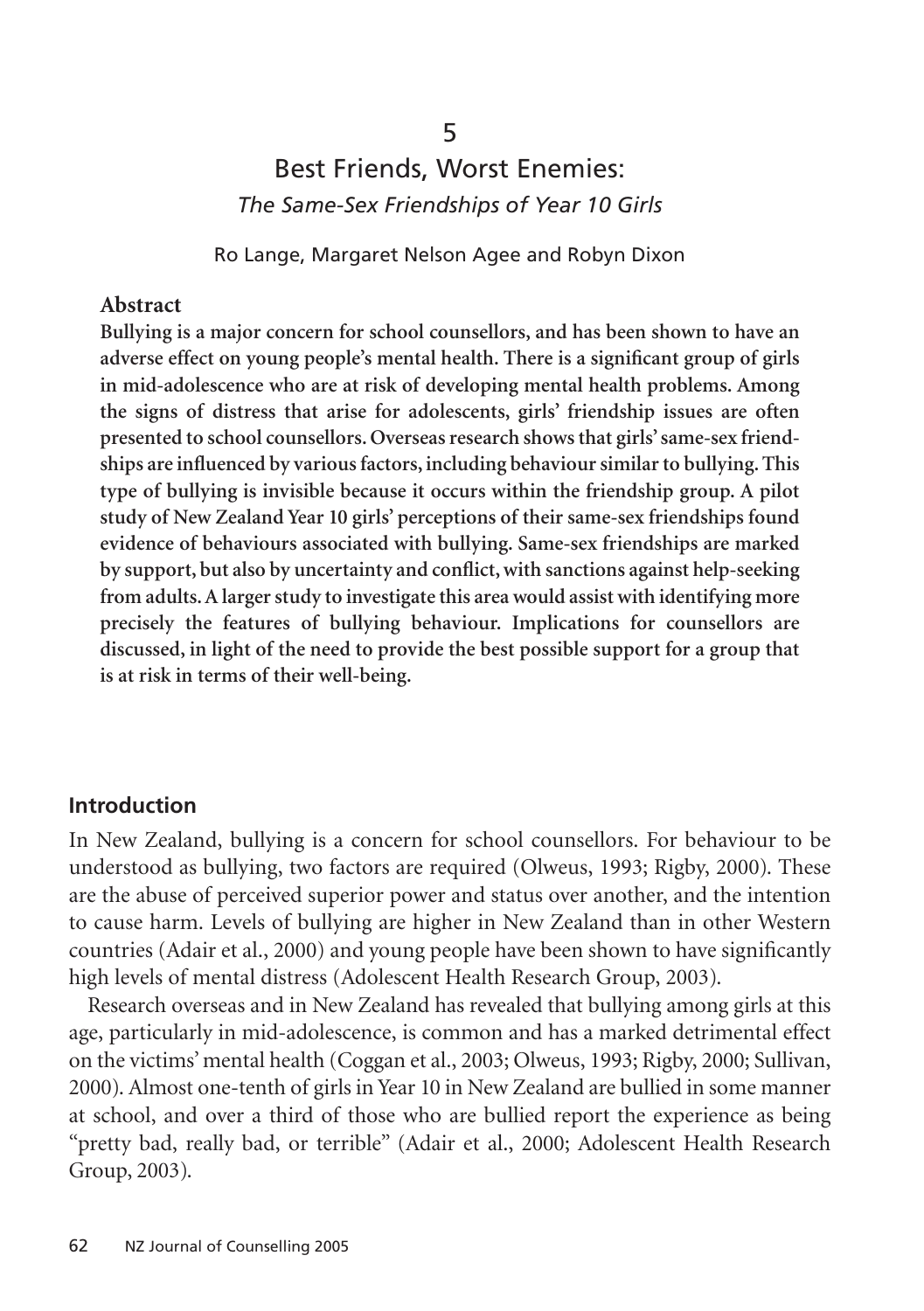School counsellors in New Zealand work with many Year 10 girls who are in midadolescence, and are very familiar with girls' same-sex friendship issues. Counsellors sometimes regard these as among the less serious cases presented (Manthei, 1999). Anecdotal evidence suggests that counsellors find these cases somewhat repetitive and time-consuming when compared with crisis counselling, but such friendship issues may have more important implications than are initially apparent.

Research has also indicated that more than one-third of girls in mid-adolescence are at risk of developing mental health problems, particularly those related to depression and self-harm (Adolescent Health Research Group, 2003; Lieblich & Josselson, 1994; Ross & Heath, 2002). A further concern is that many girls in mid-adolescence have high levels of internal conflict and distress (Harter & Monsour, 1992) and often suffer from low self-esteem (Parkes, 1996; Pipher, 1994). A significant influence on girls of this age is their same-sex friendships.

A major task for girls in mid-adolescence is to find increasing closeness, caring and connection in their relationships with same-sex peers (Brown & Gilligan, 1993; Gilligan, 1982; Meeus & Hale, 2003) who provide essential support as young women leave childhood behind (Blos, 1967; Erikson, 1968). Girls have high expectations of friendships (Shulman & Knafo, 1997); their relationships are characterised also by a sense of mutuality and reciprocity, as well as a developing awareness of their own and others' individuality alongside the development of successful conflict resolution skills (Bowker, 2004; Shulman & Laursen, 2002). New Zealand girls' mid-adolescent samesex friendships have been found to resemble those overseas in respect to closeness, caring and connection (Adolescent Health Research Group, 2003; Carroll et al., 1999; Gray, 1988; Holdsworth, 1985; Townsend, 1992).

Some of the behaviour described in girls' friendship groups appears to be bullying. Girls' same-sex friendships at this age can be very stressful, involving conflict and difficulty with assertiveness (Meeus et al., 1999; Shulman & Knafo, 1997; Thomas & Daubman, 2001). Behaviours such as "bitching" and "backstabbing" are common in disputes with friends (Owens et al., 2000; Townsend et al., 1988). Simmons (2002) and Wiseman (2002) have investigated girls' same-sex friendships, and their accounts reveal a distinctive, widespread culture of relational aggression and bullying within the context of girls' friendship groups. This type of aggression focuses on hurting, or threatening to hurt, relationships through such mechanisms as "the silent treatment", and threatened withdrawal of the friendship (Pipher, 1994; Simmons, 2002).

Bullying of this nature is invisible to others and often to those directly involved. The perpetrators are plausible and pleasant to adults, while girls who are targets rarely complain, for fear of retribution (Owens et al., 2000; Rigby, 2000; Rys & Bear, 1997).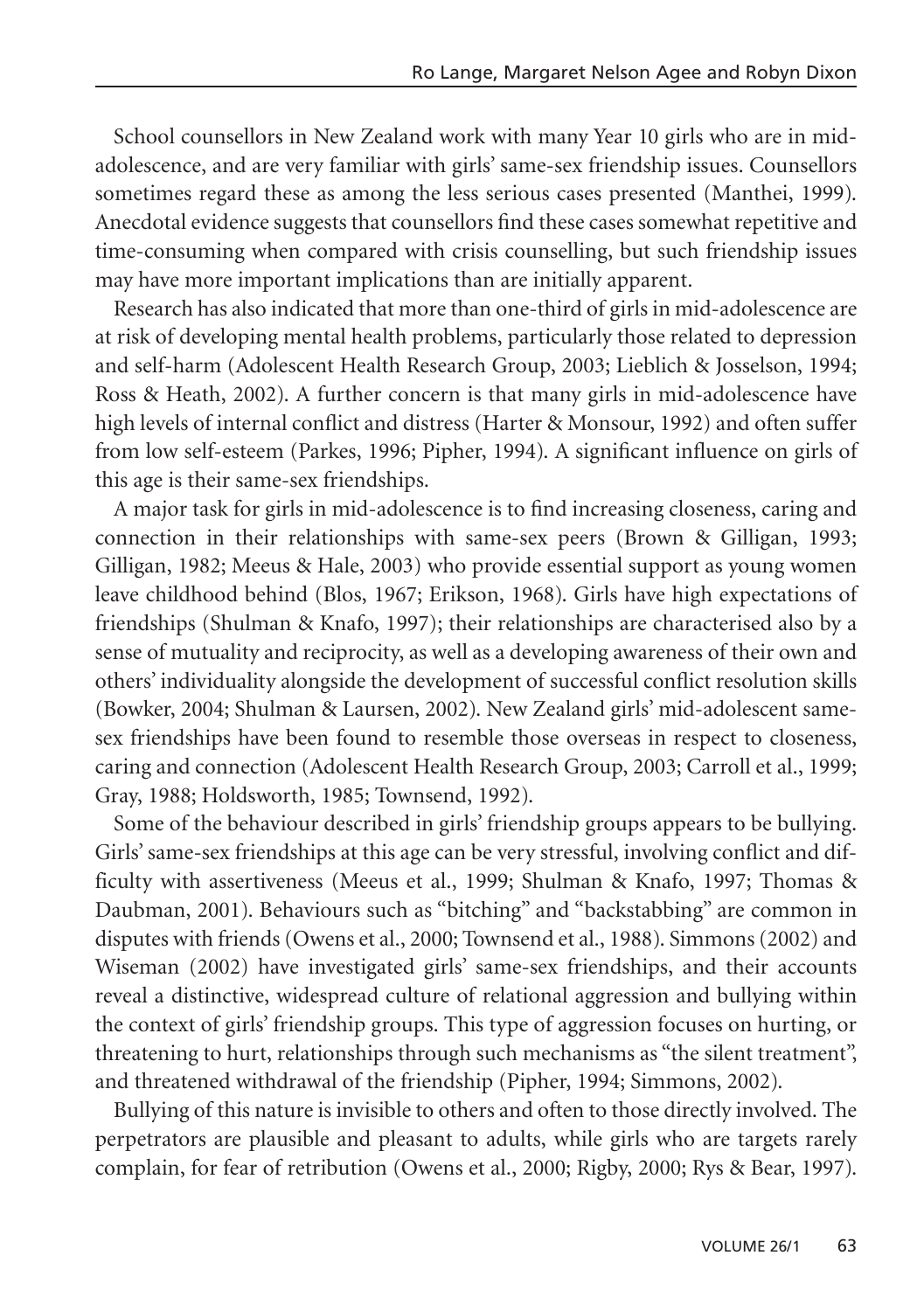Sullivan (2000) has commented that the adverse effects of such subtle, indirect bullying on girls are likely to be overlooked because there is no visible damage, and the behaviour is thus not viewed as bullying.

An investigation into girls' bullying of other girls, with the aim of examining the extent of this type of activity, would assist girls, schools and families by giving it visibility. Thus, this behaviour could be recognised and understood as bullying (Olweus, 1993), rather than "friendship issues", or "girls' cattiness" or "girls' bitchiness". A further aim would be to identify what girls have found helpful in reducing its effects, or stopping it. A pilot study was developed, to inform current understanding of girls' perceptions of their same-sex peer friendships and to assist in informing both the design and focus of a more extensive research project.

## **Method**

The pilot study sought to investigate the perceptions of same-sex friendships held by a sample of six girls in mid-adolescence in New Zealand. A focus group was conducted in order to provide a range of information and insights into a complex issue, rather than individual interviews which might not give the breadth or range of information required (Kreuger & Casey, 2000).

# **Participants**

The participants chosen were girls in Year 10 (girls aged 14 or 15) from a girls' decile three (the third lowest in a ten-point socioeconomic rating) high school in a large New Zealand city. Schools are a natural, "sensible" (Denzin & Lincoln, 2000) setting for girls' friendship groups (Adolescent Health Research Group, 2003; Townsend, 1992). Year 10 was chosen because the girls in that year are within the mid-adolescent phase of development.

Six girls took part in the focus group discussion. While culture can be an important factor in adolescent friendships (Phinney et al., 2001), for the purpose of this exploratory study ethnicity was not controlled. The participants, however, reflected the ethnic diversity of their school. The group, whose members have since been allocated code names for the purpose of the study, consisted of two New Zealand European girls, Sarah and Natasha; one African girl, Stephanie; two Maori/European girls, Crystal and Tania; and one girl, Maria, who had emigrated from the Philippines. The students all knew each other and shared several classes. Crystal and Tania belonged to the same friendship group, but were not best friends, and Maria and Tania were also friends.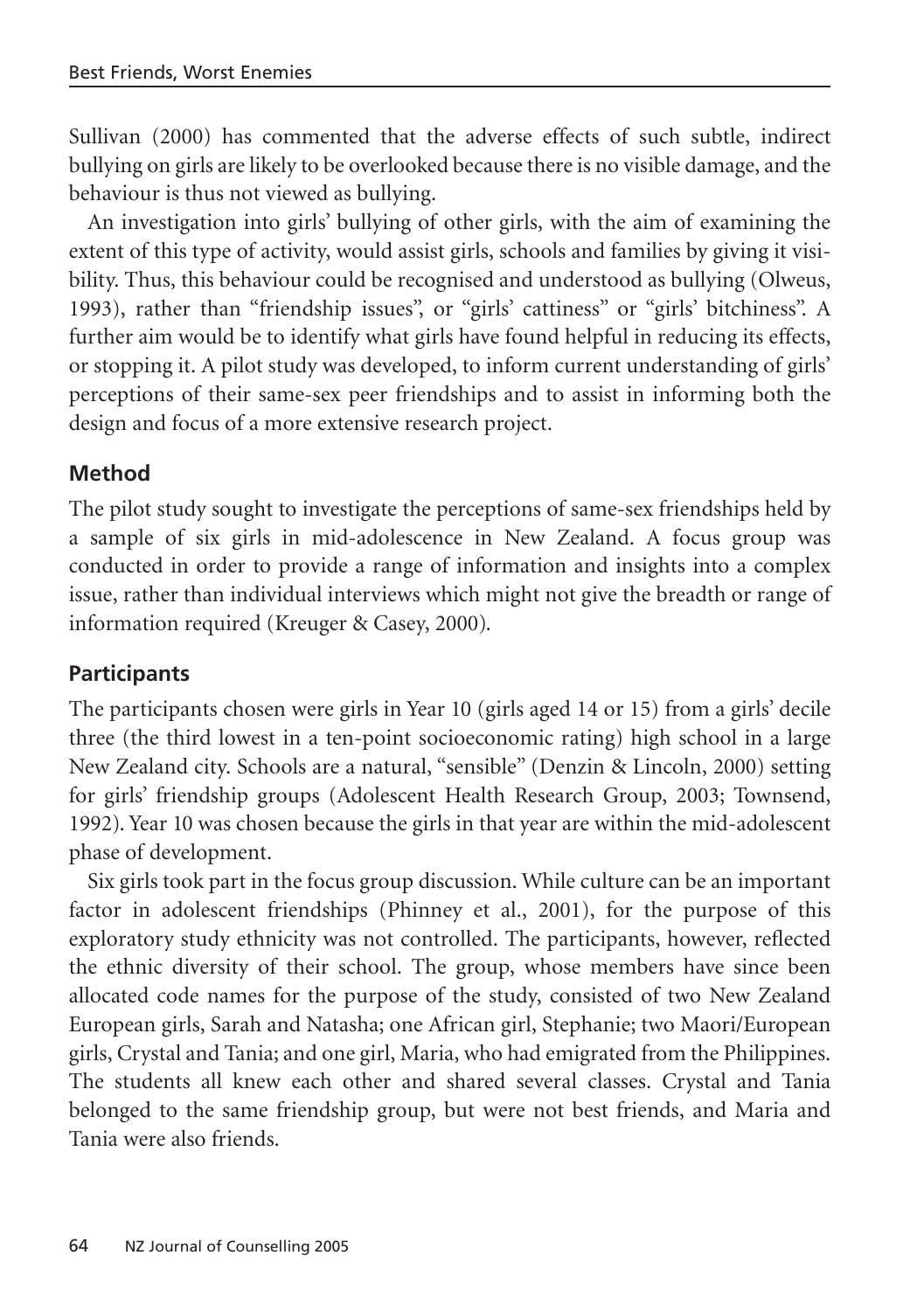#### **Procedure**

Permission was sought and obtained from the principal and the Board of Trustees for students to take part in the study. The consent of teachers was also sought. Form teachers spoke to Year 10 form classes, from a paper prepared by the researcher which explained the study. Girls were invited to volunteer to take part in the project, and were included in the study on a "first come, first served" basis. Girls who did not understand the explanation of the study were excluded. Since all the girls were under 16, permission was then sought from parents and guardians for their participation in the study.

The focus group discussion was held in a room in the school's counselling centre, for an hour (Kreuger & Casey, 2000). A snack was provided at the start of the session, to help "break the ice", and time was allowed for "warming up" at the beginning of the session (Kreuger & Casey, 2000). The session was audiotaped.

Participants were informed at the beginning of the discussion that the study sought to find out something about girls' friendships. The girls were assured that whatever they wanted to say would be valued and useful, and that it was important that everyone had a chance to take part equally. They were also assured of the confidentiality of the researcher.

The discussion was introduced with the explanation of the interviewer as "naive inquirer" consulting a group, in the area of girls' same-sex friendships in midadolescence. The language used was chosen to be accessible to the participants. The researcher used topic statements, and then asked the group for comment, opinions, or stories about their own experiences in relation to each topic statement.

Discussion sought to discover the main areas and concerns about friendship as perceived by the girls. Introductory prompts included statements about friendship in general, what friends might do and talk about, what supports friendship, whether problems and conflict ever occur, and whether bullying ever occurs. Participants' responses were followed up with open-ended probing questions, and others were invited to comment. An illustration of this occurred when one girl, Natasha (aged 14, European), in response to the introductory prompt "Different people can have different ideas about what friendship is all about. What do you think about friendship?" said that, "It [friendship] means that they're there to support you." The researcher replied, "Could you tell me more about that?" Other girls were invited to comment about what had been said.

Because of the personal nature of the discussion, and the fact that the participants in the focus group were known to each other, the researcher was responsible for monitoring the group for signs of reserve or discomfort in response to any comment. At the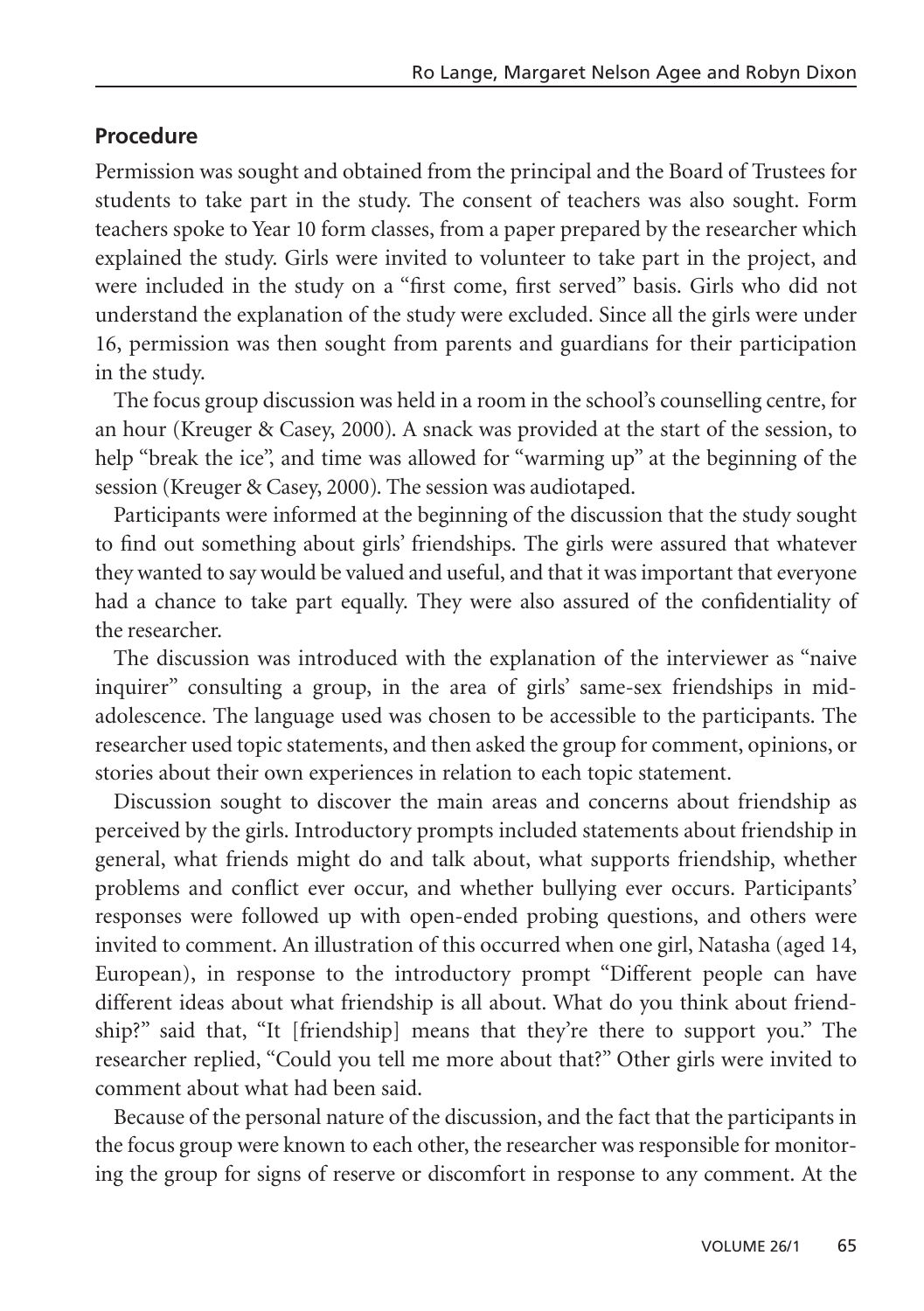conclusion of the discussion, participants were offered the opportunity of talking with a counsellor if there was anything they wished to discuss further.

Crystal made the most contributions to the discussion. She was often first to offer an opinion or story, closely followed by Natasha, then by Tania, Maria, Sarah and Stephanie. There was little disagreement, often agreement with Crystal. On several occasions the others did not openly disagree with her but their body language indicated that they had some reservations about what she said. As facilitator, the researcher therefore checked to see what the quieter girls thought about each area after the others had commented, and ensured that their voices were heard as well.

At the conclusion of the discussion the participants were thanked, and they were later each sent a card and a movie pass in recognition of their participation.

## **Analysis of results**

After the discussion was transcribed, the transcript was read and reread, to allow themes to emerge. The text was then divided into single statements, each statement referring to one topic. These were then sorted into groups of similar topics, or themes.

#### **Results**

Analysis of the focus group transcripts revealed three main themes. These were girls' perceptions of the supportive aspects of friendship, conflict between friends, and perceptions about the nature of bullying by friends and peers.

Peers were identified as "best friends", "friends" in a wider sense, or "acquaintances". There was also mention of friendship groupings of girls in the school.

Participants recognised only one best friend at a time.

*You can only have one best friend.* (Natasha, aged 14, European)

Friends could have different ideas or agree.

*Normally there's two people who completely disagree on one thing – one person absolutely loves it and the other really hates it …* (Sarah, aged 14, European) *You get other friends who're like twins.* (Crystal, aged 15, Maori/European)

Friends also formed groups.

*Usually, like two pairs are really close, and then there's like all four of them, like …* (Crystal)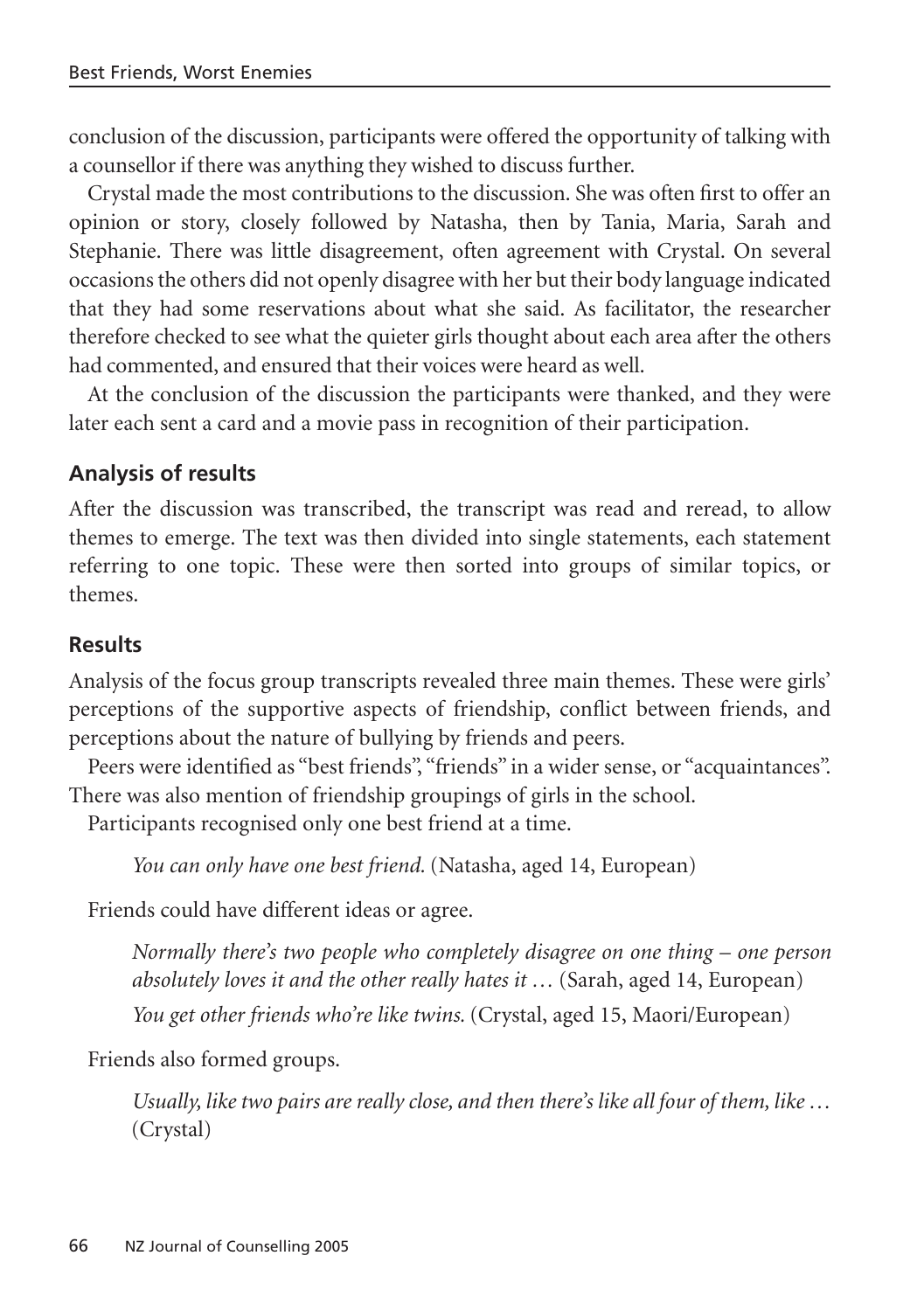# **Features of friendship**

Initially, the replies indicated that friendship was seen as having positive qualities, providing humour and shared fun, support and social opportunities. Development of the friendship, through maintaining connection, trust and sharing, was important. Girls felt more confident within friendships.

## 1. Humour

All girls saw humour as important in their friendships.

*[Friends] make you laugh … if you're in a state, like hurt, they do it.*(Tania, aged 15, Maori/European)

## 2. Support

Support in friendship was valued, and was especially important for times when girls were sad or undergoing a personal crisis, such as keeping someone company so that they were not alone when they were sad or hurt. It could be emotional support …

*When my cat died I went to my friends, they stayed with me … just keeping me company. (Crystal)*

*Like when you're having family troubles and stuff, just talk to you.*(Tania)

… or practical support.

*She bought me a book so I wouldn't get bored, and she came and saw me [in hospital] … (Natasha)* 

*She helped me do my homework … I would've got into trouble.* (Tania)

## 3. Friendship also provided social opportunities

*[You make] more friends – your friends' friends …* (Maria, aged 15, from the Philippines)

# 4. Friendship required time

Girls mentioned the importance of knowing that friends were prepared to put time and effort into maintaining the friendship.

*My friend, she used to go to this school, and she rings and talks about her boyfriend and what's going on here, and we keep up … every day.* (Stephanie, 15, African)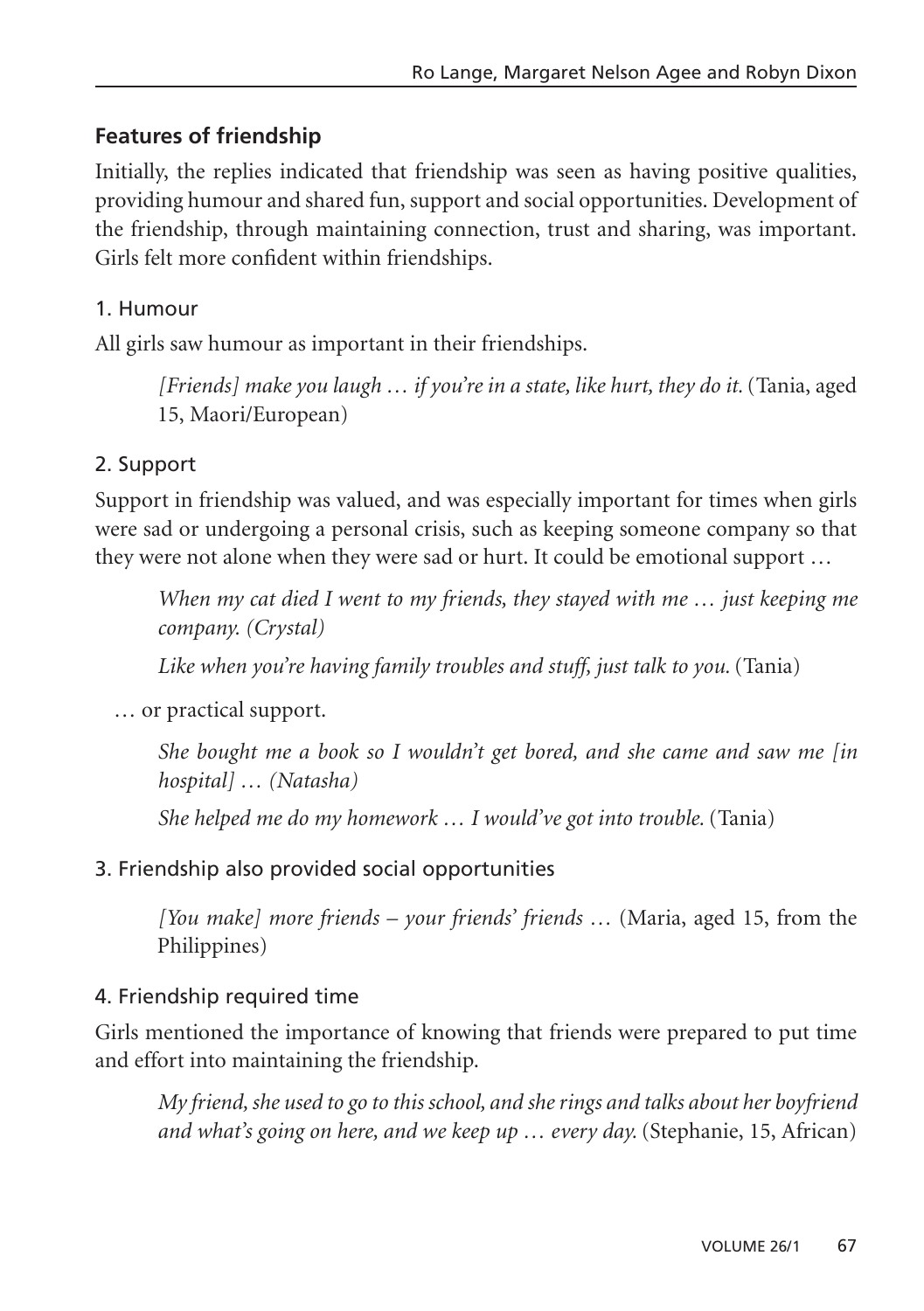## 5. Trust

Trust, through sharing with friends, was important but needed to be handled carefully.

*[You share] everything … Sometimes you regret telling them, and you wish you could take it back.* (Tania)

*If they understand some things, then you can tell them a bit more …* (Sarah)

Friendship could transcend culture.

*What's really important, is that sometimes, cultures don't really matter.* (Sarah)

Friendship created confidence.

*Yeah, feel more confident with friends 'cause they understand. (Crystal)*

# **Conflict between friends**

Conflict with friends, perceived as important, included problems between close friends. Girls were distressed by conflict with friends, sometimes attempting to resolve the problem. The closest friends could suddenly become bitter enemies, so that girls perceived their friendships as uncertain. Indirect expressions of conflict were sometimes based on assumptions and were described in the following ways:

*Sometimes they think that you're holding, like, everything back.* (Natasha)

*Like, if they think that you're hiding something that they should know, they're just, like, ignoring you …* (Sarah)

*Like if you try to say something they'll look the other way.* (Maria)

*Acting too happy … they overdo it and act like they're kind of hiding something from you …* (Natasha)

*Like you've told someone else that something's happening, and they told someone else and it just happens from there …* (Tania)

Girls attempted to make up, or went to other friends for company.

*Some people just go to their other friends …* (Natasha) *Try and make up …* (Tania)

One girl recommended open, direct communication to solve disputes and differences, but this was contradicted by her report of what she actually did during arguments.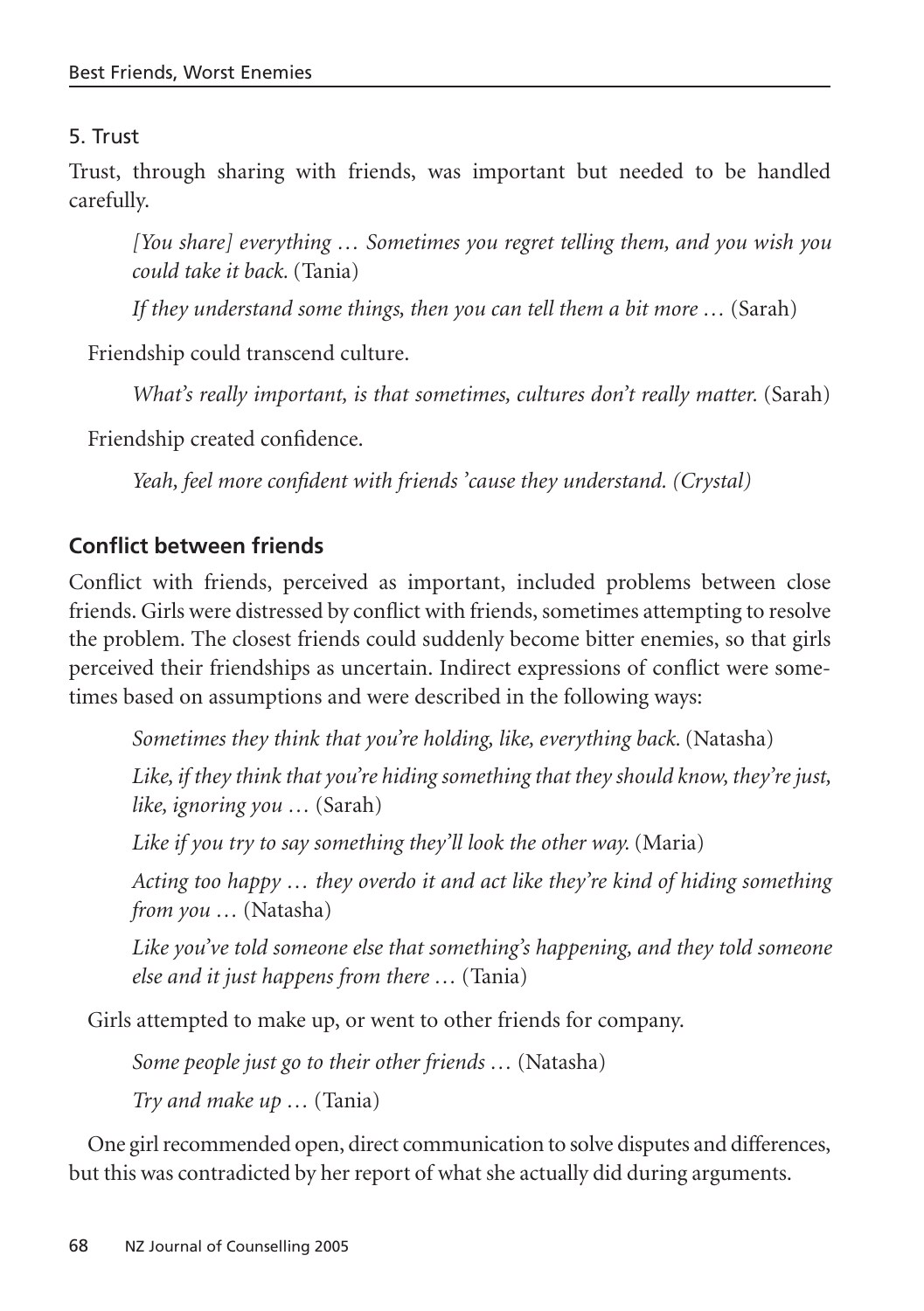*You want someone to know that you're annoyed or something, the best way is to tell them, and then they'll usually just take it as constructive criticism, and then they won't put up a fence.* (Crystal)

*Silent treatment's usually the best.* (Crystal)

Paradoxically, conflict could sometimes result in increased closeness.

*A lot of the times, if you have a fight, when you make up it's closer.* (Crystal)

Conflict with friends affected girls' sense of well-being.

*[I felt] really awful.* (Natasha) *You feel stink.* (Tania) *Made me feel left out.* (Maria) *Angry, horrible.* (Crystal)

Girls perceived their friendships as somewhat unstable.

*It's scary – it's pretty uncertain.* (Sarah) *Sometimes we're best friends, sometimes we're worst enemies.* (Tania) *I had a good friend last year, and I was away one day, the next day she didn't talk to me … she's never ever talked to me since … I don't really care …* (Crystal)

# **Bullying**

Girls appeared reluctant to recognise the existence of bullying at their school, or in their own behaviour. They understood bullying to be primarily physical violence or threats of physical violence, associating it with particular groups of girls. "Bullying" was a term the girls seemed uncomfortable with. They appeared reluctant to discuss it in the group, with only one girl directly addressing it.

*I have done it [bullying], but as a joke, and I probably have without realising it. We don't have many actual fights at this school … I think a lot of it's jealousy – they [a particular ethnic group] pick on a lot of [another ethnic group] girls, because they're pretty or whatever.* (Crystal)

As she was speaking, the others looked somewhat uneasy, but they leaned forward and joined in when Crystal spoke about those who get bullied. That aspect appeared to be a safer area.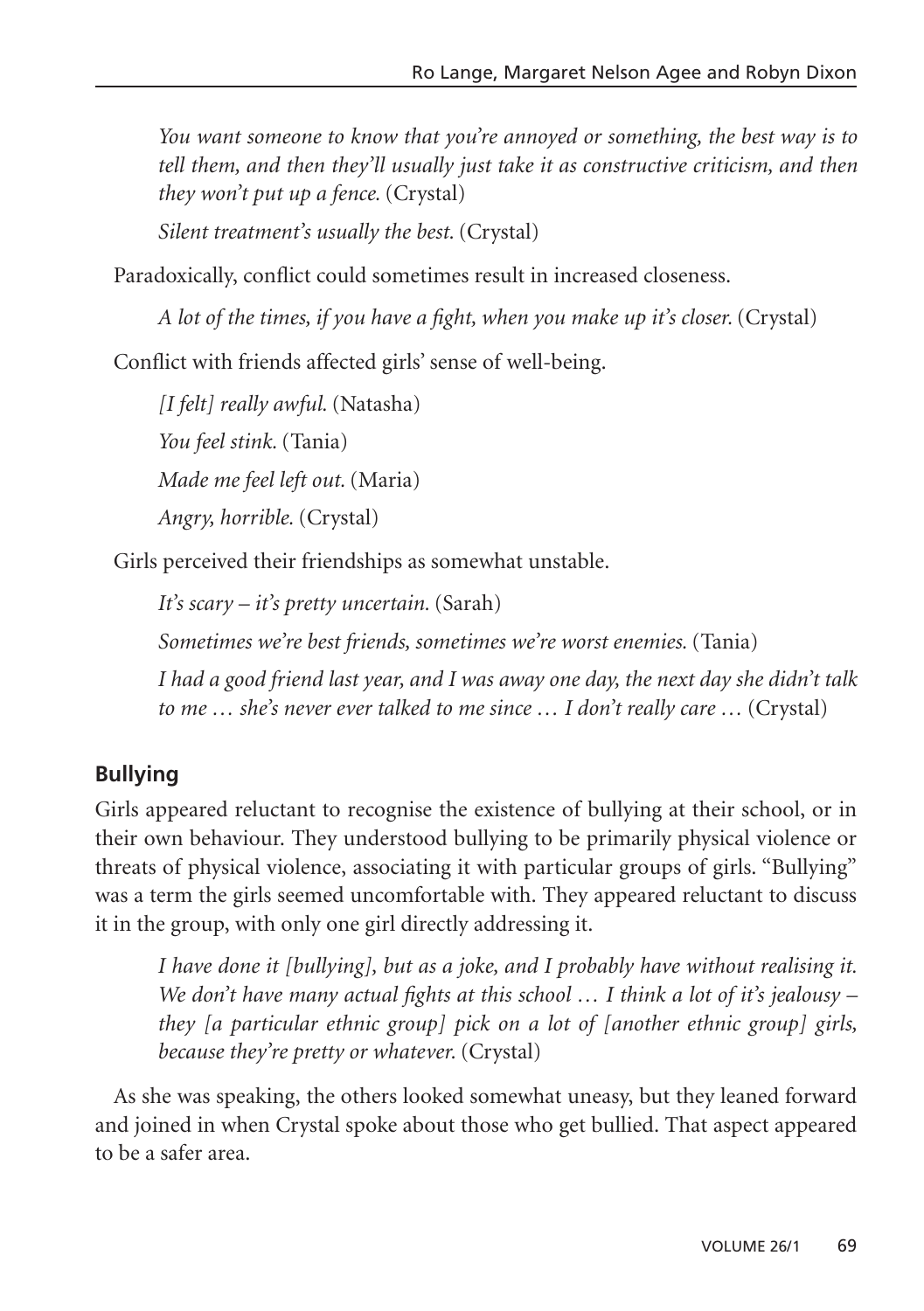The girls appeared to agree that "bullying" and "mocking" were expressed towards others by groups (but not the girls in the discussion group) with high status. Those who behaved in such ways were mainly identified by the girls as the "cool" group, from one ethnic group, who have physical power to intimidate others.

*You know, like the cool groups, actually if they see someone walking round and stuff, they tend to make fun of them …* (Crystal) *A lot of the cool girls are quite big.* (Tania) *And [a particular ethnic group] …* (Maria)

Victims were described as passive in their response to the bullying.

*They don't [fight back]* ... *They just wait for it to go away* ... *(Sarah)* 

The girls described the students who are likely to be targeted by the bullies. Victims were seen as having a particular personality type, belonging to a particular racial group, or were seen as "smart" in schoolwork. Such girls tended to be reserved or retiring in nature, quiet in manner, or pretty.

*They're quieter.* (Natasha) *The quiet, pretty ones.* (Crystal) *The quiet, intelligent ones …* (Sarah) *They're [a particular ethnic group] …* (Maria)

#### **Bullying in the friendship group**

While the girls did not recognise bullying as happening among their friends, aggressive behaviours, some of which excluded others, were identified in their friendship groups.

Participants identified occasions when anger towards or disapproval of other girls was expressed without a clear reason. Girls acknowledged that they aligned themselves with friends when there was a dispute. Loyalty to friends was the major motivating factor for this, and was an understood "rule" for them.

*It's just like an unwritten rule.* (Crystal) *If your friend's upset with someone else, you are too.* (Natasha) *You just stay away from them.* (Maria)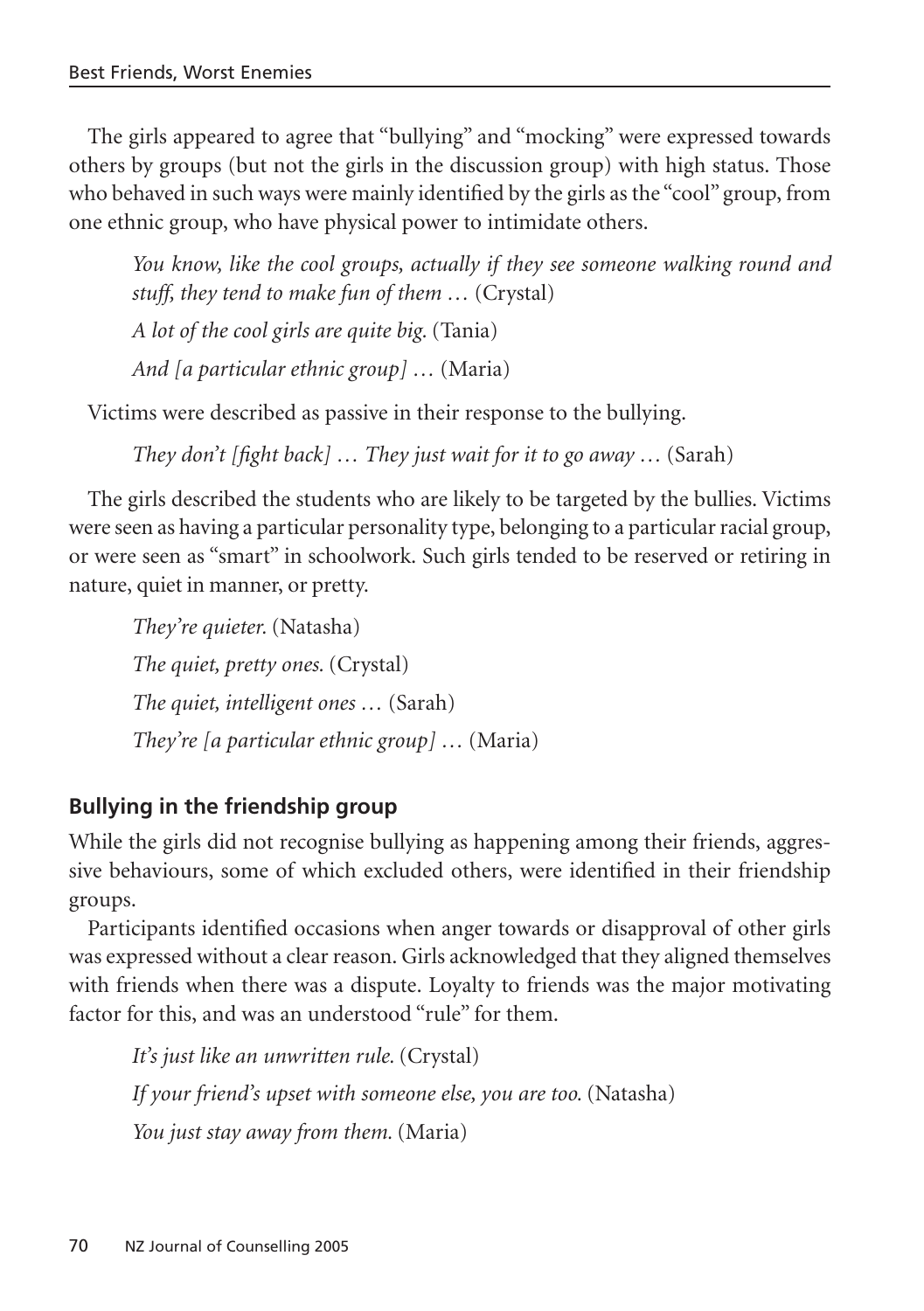Behaviour which sought to tease or "mock" happened within the friendship group.

*Sometimes it's something like a joke, you stare at them.* (Tania)

*We all, like, mock each other … call each other hoes …* (Crystal)

Some girls did not see it as effective to tell the adults in the school. Talking to peers who understood was perceived as preferable.

*Teachers think that kids will go and talk to them, but a lot of them are like, they don't want to be a sneak, or a nark … Peer mediators, I think it's nice to have someone like your own age.* (Crystal)

*You feel more confident [with peers].* (Natasha)

*People our own age … like, the adults, they may know but times have changed, you know.* (Stephanie)

Thus the girls in this group viewed their friendships as important and supportive, with sharing, humour and time invested in the friendships. They were also aware of aggressive behaviour indirectly expressed during conflict between good friends, and the effect of such conflict on their relationships. They often felt uncertain in regard to their friendships, but identified bullying as being between groups, not within friendship groups.

#### **Discussion**

The current study sought to explore Year 10 girls' perceptions of their same-sex friendships. Confirmation was found of the results of previous research, both overseas and in New Zealand (Adair et al., 2000; Shulman & Laursen, 2002; Sullivan, 2000; Townsend, 1992), including behaviour similar to bullying, and indication of inner conflict for some girls about their friendships. Their recognition of bullying appears to be limited to physical bullying.

This study tends to confirm that girls in mid-adolescence perceive their same-sex friendships as providing considerable support, as well as providing a sense of being truly understood (Townsend, 1992). Closeness is nourished by practical and emotional support, sharing, and successful conflict resolution between friends. It is possible that this is because of their discovery that successful conflict resolution allows for difference between friends and therefore supports girls' identity development (Blos, 1967; Shulman & Laursen, 2002).

The current study also identified significant conflict among friends, with some uncertainty about the stability of friendships. Such friendships may be very unpredictable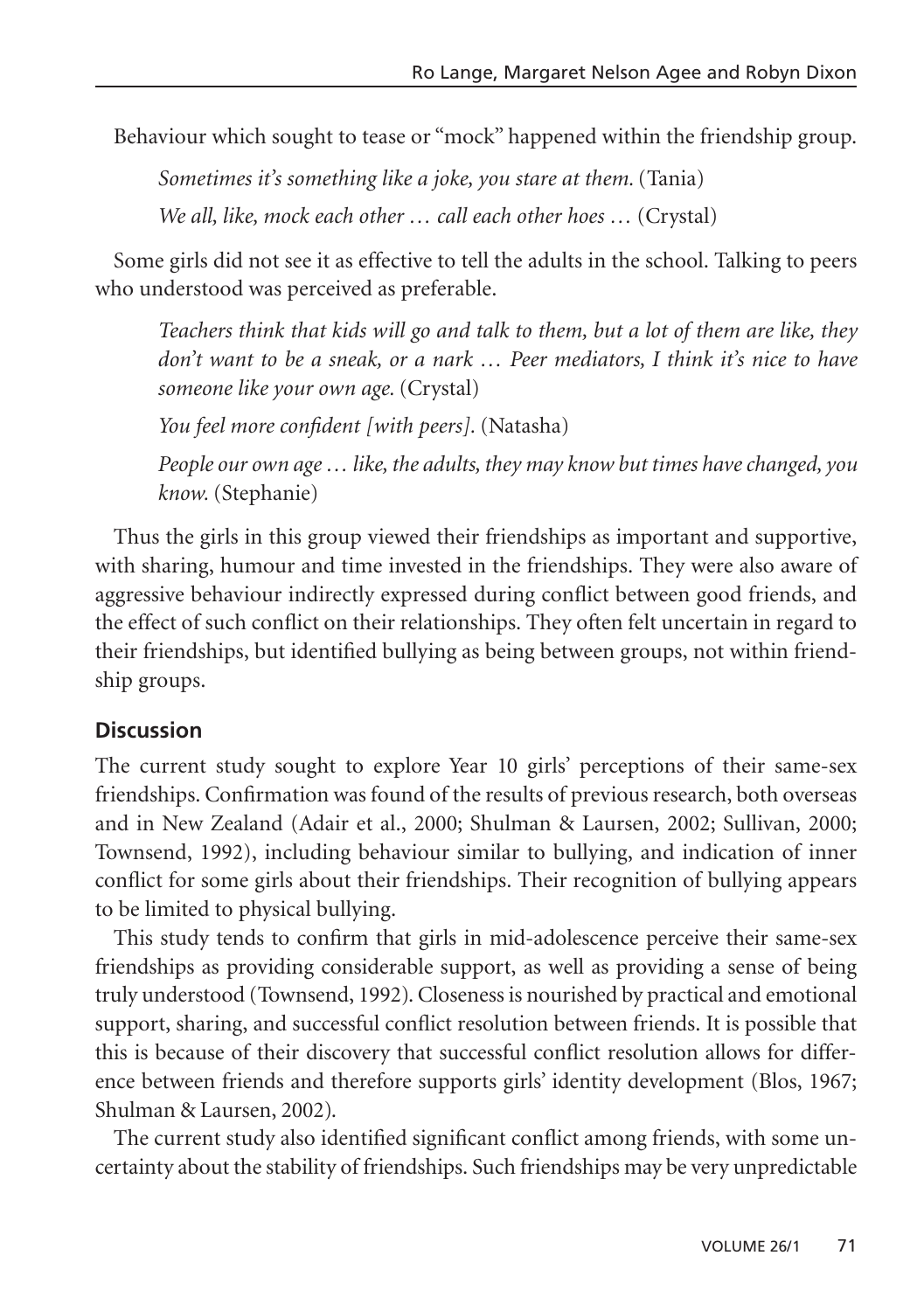in nature, and when conflict occurs it can lead to indirectly aggressive behaviour, often with some degree of exclusion from the friendship. This is likely to increase stress, which may contribute to internal distress and conflict. This may well account for some of the help-seeking behaviour of many young women regarding friendship issues.

The suggestion that girls in Year 10, faced with conflict with friends, do not express themselves openly but sometimes behave in ways that deny how they really feel has implications, both for successful conflict resolution and for their mental health. There appears to be ambivalence about the open expression of disagreement, so that girls may espouse open resolution of conflict but have difficulty acting on these principles (Adair et al., 2000; Wiseman, 2002). Reasons for this may be the fear of losing connection with others, fear of retaliation, or fear of others' opinions (Brown & Gilligan, 1993). Behaviour that excludes others makes the friendship relationship itself into a weapon to hurt (Simmons, 2002).

The girls' understanding of bullying tended to be somewhat restricted. They saw bullying as being mainly physical assaults or threats, or name-calling, between friendship groups. Their reluctance to acknowledge bullying in the school or among friends indicates that this may be an area of ambivalence. The suggestion that some girls perceive bullying to be based on culture and ethnicity is inconclusive, because of the small sample and methodology of the current study; status and reputation may instead underlie these apparent divisions (Carroll et al., 1999).

The belief of some girls that telling adults does not help may be valid for some situations, but not in all cases. While such a belief is likely to have its foundation in fear of retaliation, and some girls have considerably more confidence in their peers as support people and mediators, there may be some instances when telling adults has helped.

An unexpected finding from this study was the emphasis placed by the group on humour in friendship. While the development of a shared sense of humour has been suggested as an important transitional step from childhood to adulthood for boys (Nayak & Kehily, 2001), it has not been recognised so far as particularly significant for girls.

This study suggests that behaviour similar to bullying within girls' friendships creates considerable uncertainty and stress for them. Some girls cannot be sure that today's friends will not be tomorrow's enemies. This is likely to lead to ongoing internal stress with an attendant risk of loneliness, as friends change overnight into foes, often without any explanation. The adjustment required for such dramatic changes is likely to increase girls' sense of inner conflict as well as affecting their selfconcept (Harter & Monsour, 1992).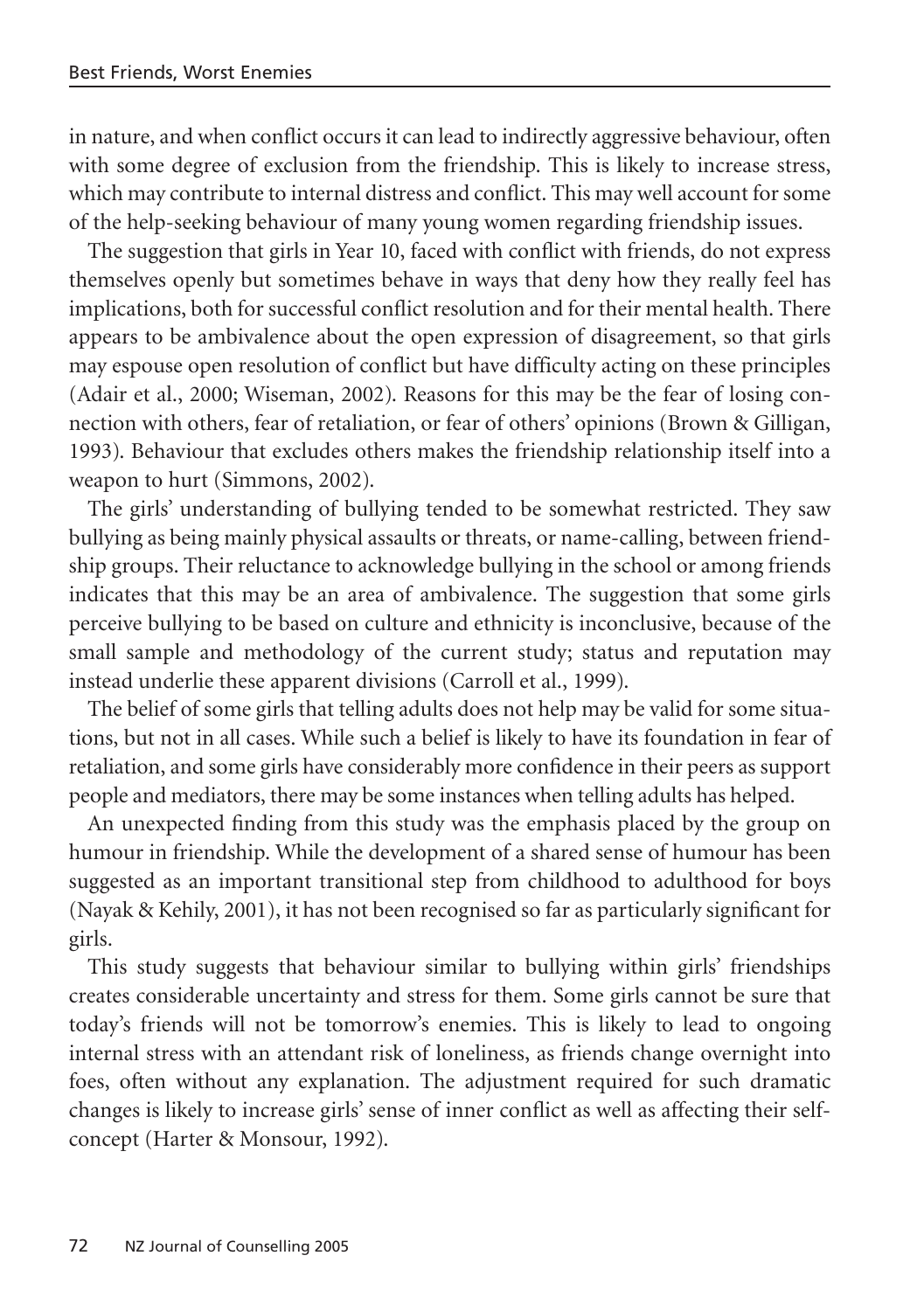#### Conclusion

The results of this small pilot study need to be interpreted cautiously in view of its restriction to one single-sex school, its very small sample, and the limited time frame and scope of the discussion among the participants. The methodology could be seen as both eliciting information and also potentially limiting what girls could say about friendships, inhibiting direct contradiction. Considerations for a larger, more comprehensive study would include both focus groups and individual interviews, providing opportunities for girls to be assured of safety and confidentiality. Such a study would explore in greater depth how aggressive behaviour occurs within the context of friendship groups.

A more extensive investigation into girls' bullying, to find out more about its nature, including individual interviews with girls who have experience of this bullying, is proposed. Such an investigation would also seek to explore the belief that telling adults does not help, and to find what girls themselves have found to be helpful in cases of bullying among friends.

Implications for school counsellors from the pilot study include recognition that some girls avoid seeking adult help, in the belief that it may make the bullying worse. School counsellors may challenge this commonly held belief by exploring ways of assisting young women to recognise bullying wherever it occurs, and to resolve conflict more successfully. Use of peer mediation and support, including restorative practices, utilisation of girls' existing social structures to better support all individuals, assertiveness and awareness education, and other avenues as yet unidentified may be explored to assist girls to resolve conflict and deal assertively with invisible bullying.

Girls' friendships are of enormous importance to them; such friendships are intense and powerful in their influence. Counsellors are likely to be able to assist young women in the successful recognition and prevention of bullying among friends as they find ways of engaging with them about these dynamics that are insufficiently acknowledged within their relationships. This is likely, in turn, to support young women at this critical age to increase their self-esteem and their capacity for intimacy with others by maintaining, developing and enhancing these important relationships.

#### References

- Adair, V., Dixon, R., Moore, D. & Sutherland, C. (2000). Ask your mother not to make yummy sandwiches: Bullying in New Zealand secondary schools. *New Zealand Journal of Educational Studies, 35* (2).
- Adolescent Health Research Group (2003). *New Zealand youth: A profile of their health and wellbeing*. Auckland: University of Auckland.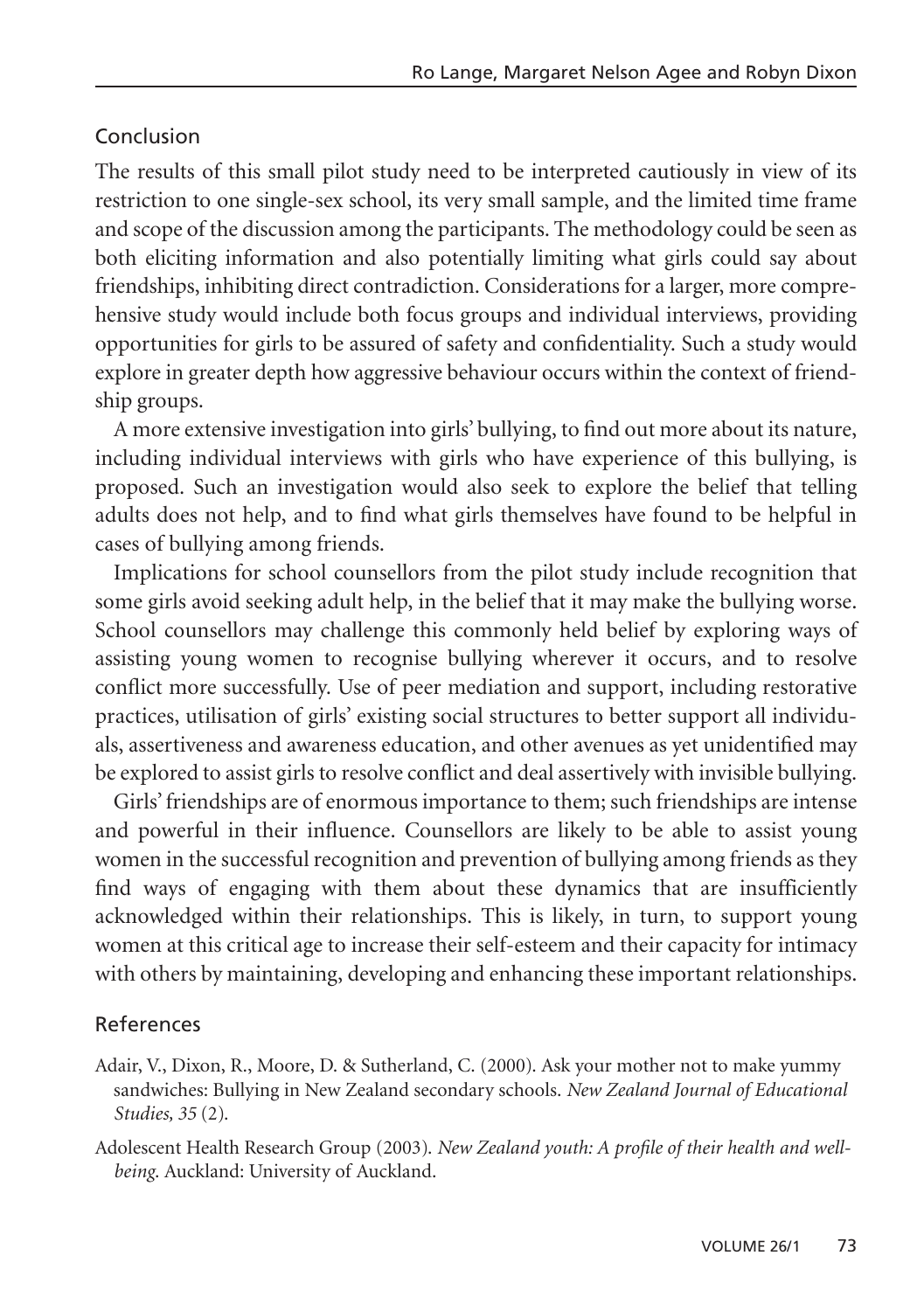- Blos, P. (1967). The second individuation process of adolescence. *Psychoanalytic Study of the Child, 22*: 162–86.
- Bowker, A. (2004). Predicting friendship stability during early adolescence. *Journal of Early Adolescence*, *24* (2): 85–112.
- Brown, L.M. & Gilligan, C. (1993). Meeting at the crossroads: Women's psychology and girls' development. *Feminism & Psychology, 3* (1): 11–35.
- Carroll, A., Hattie, J., Houghton, S. & Durkin, K. (1999). Adolescent reputation enhancement: Differentiating delinquent, nondelinquent and at-risk youths. *Journal of Child Psychology and Psychiatry and Allied Disciplines*, 37 (8): 593.
- Coggan, C., Bennett, S., Hooper, R. & Dickinson, P. (2003). The association between bullying and mental health status in New Zealand adolescents. *International Journal of Mental Health Promotion, 5* (1).
- Denzin, N. & Lincoln, Y. (2000). Collecting and interpreting qualitative materials. Thousand Oaks, CA: Sage.
- Erikson, E.H. (1968). *Identity: Youth and crisis*. (1980, reprinted 1994) New York: Norton.
- Gilligan, C. (1982). *In a different voice: Psychological theory and women's development*. (1982, reprinted 1993) Cambridge: Harvard University Press.
- Gray, A. (1988). *Teen angels: Being a New Zealand teenager*. Wellington: Allen & Unwin/Port Nicholson Press.
- Harter, S. & Monsour, A. (1992). Development analysis of conflict caused by opposing attributes in the adolescent self-portrait. *Developmental Psychology, 28* (2).
- Holdsworth, R. (1985). A survey of the involvement of fourth form students in extracurricular activities. *New Zealand Counselling and Guidance Journal, 7* (1).
- Kreuger, R.A. & Casey, M.A. (2000). *Focus groups: A practical guide for applied research*. 3rd edn. Thousand Oaks, CA: Sage.
- Lieblich, A. & Josselson, R. (Eds) (1994). *Exploring identity and gender*. Thousand Oaks, CA: Sage.
- Manthei, R.J. (1999). School counselling in New Zealand. *New Zealand Journal of Counselling, 20* (1): 24–46.
- Meeus, W. & Hale, W. (2003). *Self-concept clarity, identity and adjustment in adolescence.* Paper presented at the Tenth Annual Conference of the Society for Research on Identity Formation, May 2003, Vancouver, British Columbia, Canada.
- Meeus, W., Iedema, J., Helsen, M. & Vollebergh, W. (1999). Patterns of adolescent identity development: Review of literature and longitudinal analysis. *Developmental Review, 19* (4): 419–61.
- Nayak, A. & Kehily, M.J. (2001). "Learning to laugh": A study of schoolboy humour in the English secondary school. In W. Martino & B. Meyenn (Eds), *What about the boys? Issues of masculinity in schools*, pp. 110–23. Buckingham, England: Open University Press.
- Olweus, D. (1993). *Bullying at school: What we know and what we can do*. Oxford: Blackwell.